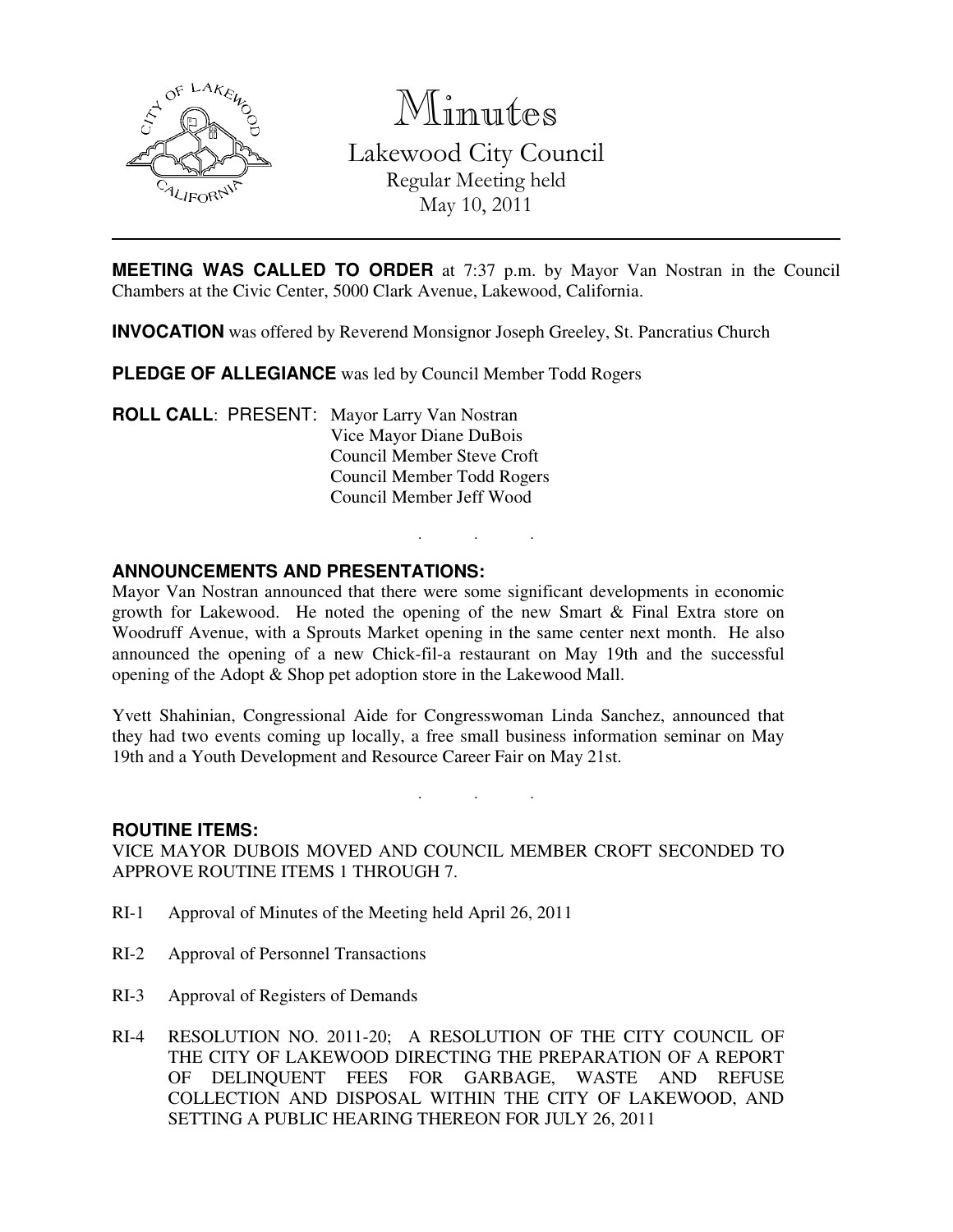City Council Minutes May 10, 2011 Page 2

#### **ROUTINE ITEMS:** Continued

- RI-5 Approval of Request to Substitute Subcontractor for Public Works Project No. 09-07, Traffic Signal Modifications
- RI-6 Approval of Request to Substitute Subcontractor for Public Works Project No. 11-02, Residential Street Rehab-CDBG 2011
- RI-7 Approval of Amendment to the Agreement with Velocity Air Engineering for HVAC Maintenance Services

UPON ROLL CALL VOTE, THE MOTION WAS APPROVED:

AYES: COUNCIL MEMBERS: Rogers, Croft, Wood, DuBois and Van Nostran NAYS: COUNCIL MEMBERS: None

## **1.1 • PERMIT APPLICATIONS FOR THE SALE OF FIREWORKS**

Administrative Services Director Diane Perkin gave a brief presentation based on the memo in the agenda reporting that 26 organizations had complied with all the necessary requirements for filing applications for permits to sell safe-and-sane fireworks. She advised that the applications had been reviewed by the Public Safety Committee. It was the recommendation of the Committee that the City Council approve the issuance of permits for temporary fireworks stands to 26 organizations.

. . .

Mayor Van Nostran opened the public hearing at 7:46 p.m. and called for anyone in the audience wishing to address the City Council on this matter. There was no response.

COUNCIL MEMBER ROGERS MOVED AND COUNCIL MEMBER WOOD SECONDED TO APPROVE THE ISSUANCE OF PERMITS TO THE APPLICANTS. UPON ROLL CALL VOTE, THE MOTION WAS APPROVED:

. . .

AYES: COUNCIL MEMBERS: Rogers, Croft, Wood, DuBois and Van Nostran NAYS: COUNCIL MEMBERS: None

#### **1.2 • COMMUNITY DEVELOPMENT BLOCK GRANT 2011-12 ACTION PLAN**

Community Development Director Sonia Southwell made a presentation based on the report in the agenda and stated that in order to be eligible to receive funding from the U.S. Department of Housing and Urban Development under the Community Development Block Grant Program, the City was required to submit a Consolidated Plan. The Plan must list the activities it will undertake to address priority needs and local objectives. She stated that the estimated allocation for fiscal year 2011-2012 was \$653,075. It was the recommendation of staff that the City Council conduct a public hearing; approve the FY 2011-2012 Action Plan; direct staff to submit the funding application and approve the Action Plan with required certifications by May 15, 2011.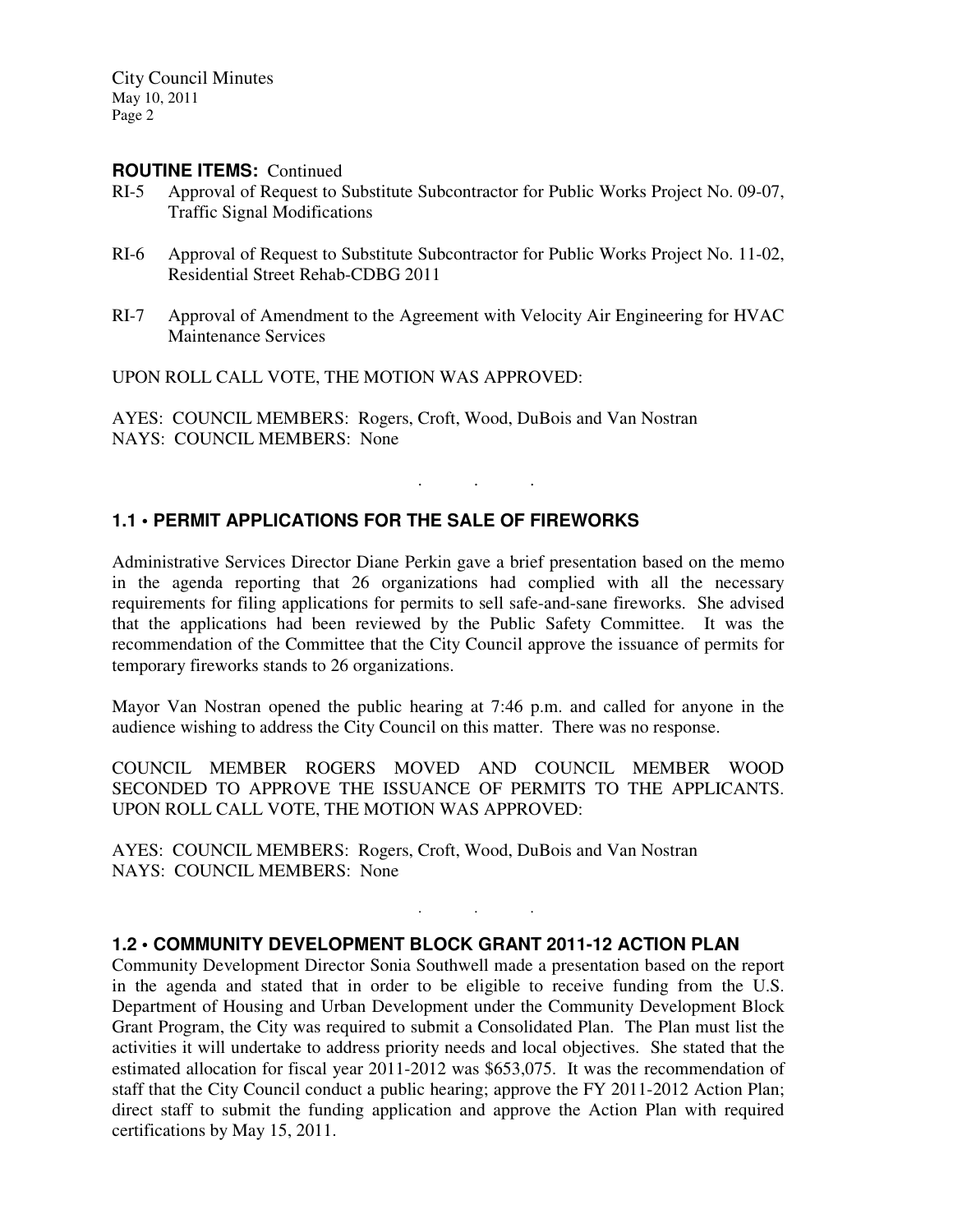City Council Minutes May 10, 2011 Page 3

### **1.2 • CDBG 2011-12 ACTION PLAN** - Continued

Mayor Van Nostran opened the public hearing at 7:50 p.m. and called for anyone in the audience wishing to address the City Council on this matter. There was no response.

VICE MAYOR DUBOIS MOVED AND COUNCIL MEMBER CROFT SECONDED TO APPROVE STAFF'S RECOMMENDATIONS. UPON ROLL CALL VOTE, THE MOTION WAS APPROVED:

AYES: COUNCIL MEMBERS: Rogers, Croft, Wood, DuBois and Van Nostran NAYS: COUNCIL MEMBERS: None

## **1.3 • INTRODUCTION OF ORDINANCE NO. 2011-4, PERTAINING TO THE TRANSIENT OCCUPANCY TAX GUEST REGISTRATION REQUIREMENT**

. . .

The Director of Administrative Services gave a report based on the memo in the agenda and stated the Public Safety Committee had reviewed the proposed language which would add a requirement to the Lakewood Municipal Code for hotel operators to verify and log identification of their guests at the time of registration. She noted that the practice was recommended by the hospitality industry and was designed to enhance public safety. It was the recommendation of the Committee that the City Council introduce the proposed ordinance relating to the registration of hotel guests.

ORDINANCE NO. 2011-4; AN ORDINANCE OF THE CITY OF LAKEWOOD ADDING NEW SECTION 6915 TO CHAPTER 9 OF ARTICLE VI OF THE LAKEWOOD MUNICIPAL CODE TO IMPOSE REQUIREMENTS RELATING TO THE REGISTRATION OF HOTEL GUESTS

Ms. Perkin confirmed for Vice Mayor DuBois that the proposed ordinance would not affect any tax or fee, just the registration process.

Council Member Rogers determined from Ms. Perkin that there had been no controversy raised over the proposed regulation. He stated that it was a valuable and necessary tool for law enforcement.

Mayor Van Nostran opened the public hearing at 7:53 p.m. and called for anyone in the audience wishing to address the City Council on this matter. There was no response.

VICE MAYOR DUBOIS MOVED AND COUNCIL MEMBER WOOD SECONDED TO INTRODUCE ORDINANCE NO. 2011-4. UPON ROLL CALL VOTE, THE MOTION WAS APPROVED:

AYES: COUNCIL MEMBERS: Rogers, Croft, Wood, DuBois and Van Nostran NAYS: COUNCIL MEMBERS: None

. . .